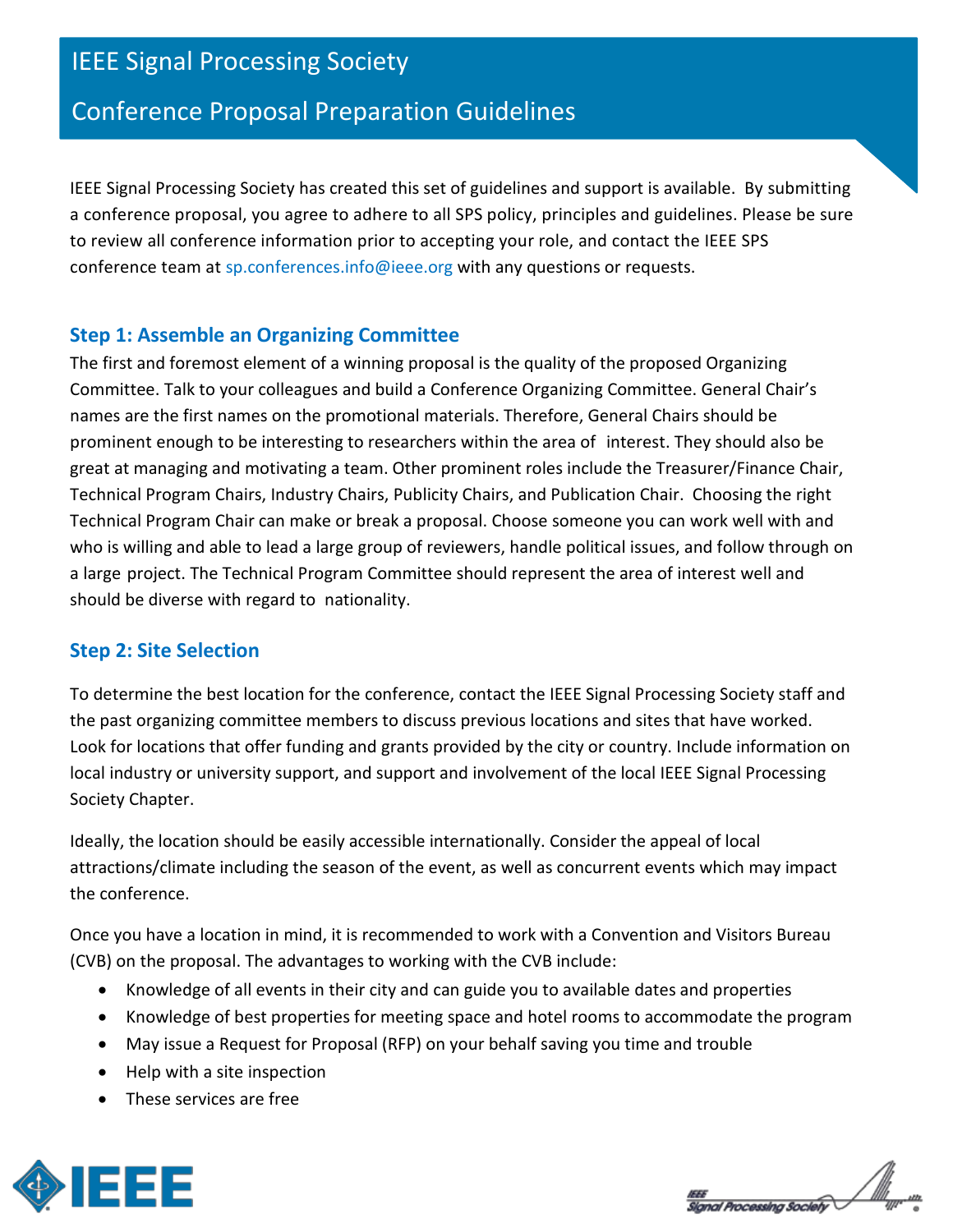# IEEE Signal Processing Society

## Conference Proposal Preparation Guidelines

### **Step 3: Choosing the Dates**

Almost every event within the conference portfolio has a predictable time of year that it is held. If you are unsure of the event history, the IEEE SPS conference team at [sp.conferences.info@ieee.org.](mailto:sp.conferences.info@ieee.org) Meetings should not be held on any global religious or government holidays or local holidays within the city. Meetings should not conflict with other meetings that focus on the same area of interest. In your proposal, include at least two date options.

#### **Step 4: Request for Proposal**

Once you have the history, select the city, and have a sense of which properties you would like to use for your meeting, you are ready to issue a Request for Proposal (RFP). IEEE Signal Processing Conference Support can provide you with the history of the meeting and guest room space needs for the conference and help provide the RFP information. If the CVB is issuing the RFP, they will likely already have a form to complete and will distribute the RFP based upon your preferences. If the CVB does not issue RFPs you will need to do this on your own. Once you issue the RFP you can expect to receive responses within one to two weeks. The initial response will be a "contact" call from the sales manager at the property. Be prepared to set up a conference call with each property to discuss your RFP.

## **Step 5: Notice of Intent**

Once you have decided to submit a proposal; send a notice of intent to propose to the decision-making body for the meeting. Include as much information as you have already in the notice, but most importantly include your name and contact information.

## **Step 6: Proposal Pre-Screening Form**

Once your notice of intent has been received, a proposal Pre-Screening Form will be requested. The form can be found on the SPS Conference Resources Webpage, and should be submitted as soon as possible.

## **Step 7: Proposal Presentation Preparation**

After receipt of the Notice of Intent and Proposal Pre-Screening Form, you will be contacted by the decision-making body or the IEEE Signal Processing Society staff. Proposal Finalists will be asked to submit and deliver a proposal presentation. Each decision-making body has a different process; however you should be prepared for a face-to-face presentation before a group or requests for information. You may be asked to revise or expand upon the proposal.